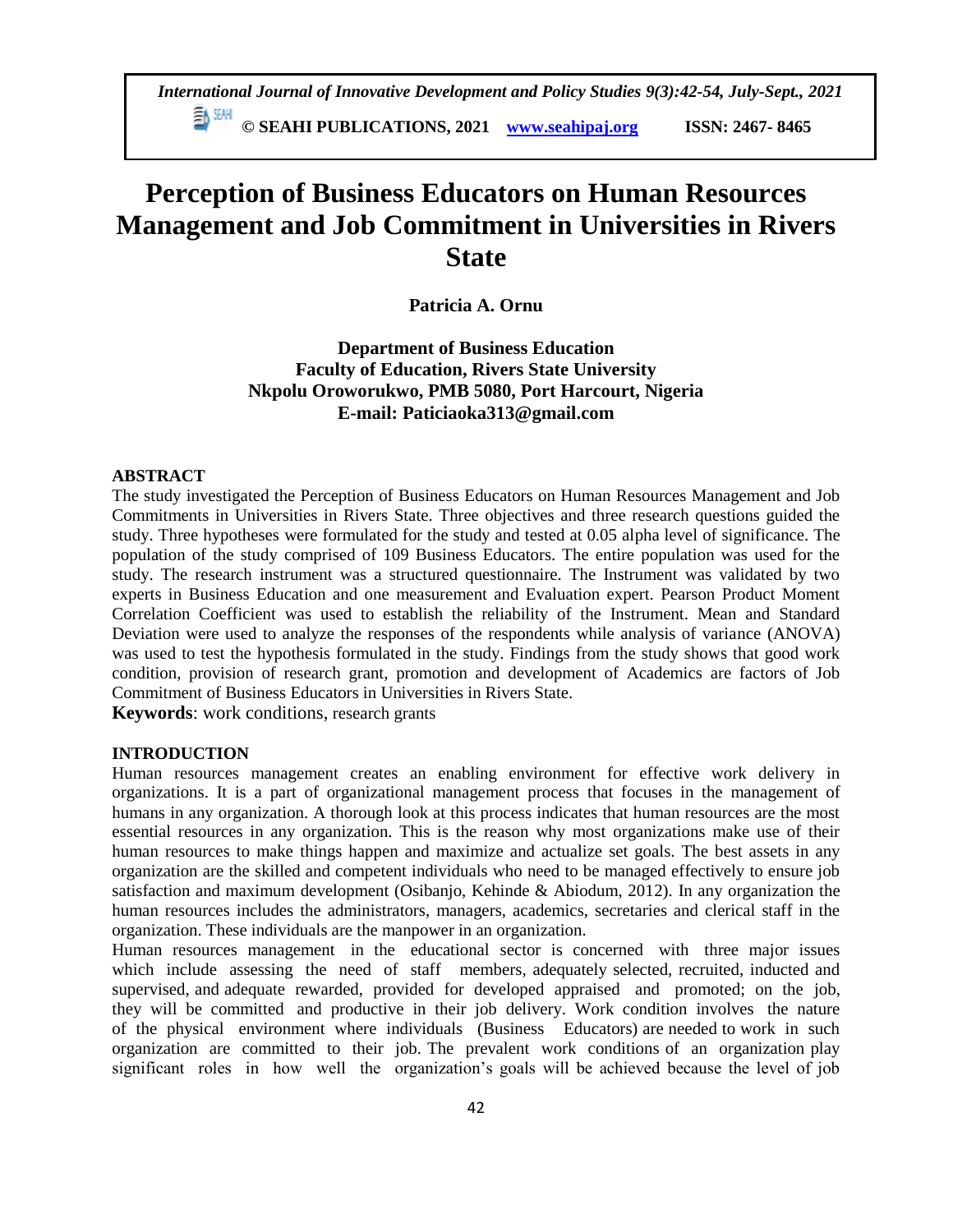commitment of an academic depends highly on their work condition. A favourable work condition enhances the extent of job commitment of Business Educators in Universities. Research Grants are the various monetary supports that are issued to academics personally or to institutions of higher learning to support various forms of research and development in staff areas of research interest. Most times these research grants are issued for a particular research that requires thorough investigation to ascertain the work cause, effect and provide the needed solution to such problem.

Business Educators are regularly involved in academic development in their profession and other areas in the profession that require maximum attention so that profession can advance from one level to another in line with best global practices. The provision of research grants enhances the job commitment of Business Educators because it helps to promote their advancement in publications which is a requirement for their growth in the profession hence reducing the huge financial burden of publishing in reputable journals (both locally and internationally). Promotion is a major human resource management tool in an organization. The promotion of individuals in an institution is a major requirement in the management of human resources in any institution. In University system, the promotion of academics is always done to enhance their advancement from one level to another. Regular promotion of academics enhances the job commitment of Business Educators in a University system because it is fulfillment and acts as a reward for hard work throughout the years the staff have put on the job. Promotion of Business Educators encourages them to do more in order to achieve the goals, objectives, visions and mission of Business Education programmes in Universities. Academic Development is a regular, periodic growth and advancement in the lives of academics (Business Educator) in Universities through seminars, symposia, workshops, trainings, coaching and mentoring programmes. Regular academic development enhances the job commitment in that it keeps Business Educators in Universities abbesses with happenings, and developments in their field in line with global best practices all over the world.

Human resources management emphasizes that academic staff members are critical to achieving suitable competitive advantage (Wadak, 2011), Harum, Shaded & Othman (2016) opined that a competent workforce is the ladder to the success of any organization. A happy and well-motivated employee can create a good working environment for the organization, while dissatisfied or non-motivated employees can create disharmony and serious chaos in the organizations where they are working. Traditionally, individuals who are involved in work activities in organizations are being cared for by means of compensation and good working environment. The complexity of human nature makes human resources management very essential. On the other hand, the human resources management practices such as resource practices, job design staff participation and empowerment, team-based production systems, extensive staff development and incentives or compensation have direct and significant influence on the organization's overall commitment. Impact of human resources management practice on staff job commitment has been a widely research area for years (Bustenein, 2013). Higher institutions of learning (Universities) can adopt various human resources management practices to enhance the skills of academic staff as well as motivates then to work better towards achieving high productivity (Dessler, 2008).

Human resources management is a strategic, logical and well organized approach to the employment, development and well-being of individuals working in an organization (Amstrong, 2016). Human resources is the process through which management builds the workforce and tools to create an enabling environment that the organization needs (Boxall & Purcell, 2016). Encyclopedia of Human Resources Management defined human resources management as the term used to describe formal system designed to manage individuals within an organization. However, it can be seen as the managerial and leadership processes and procedures which enables workers to put in their best efforts in meeting the organizational goals and objectives. The human resources in a university system are diversified in nature and therefore have different needs to attain because the basic goal of every educational system is to provide quality service, thus, the development of its human resources is essential to attaining a very remarkable success in the university environment. Hence there is need for a systematic management and development of the academic staff members for effective job commitments and service delivery in universities in Rivers State.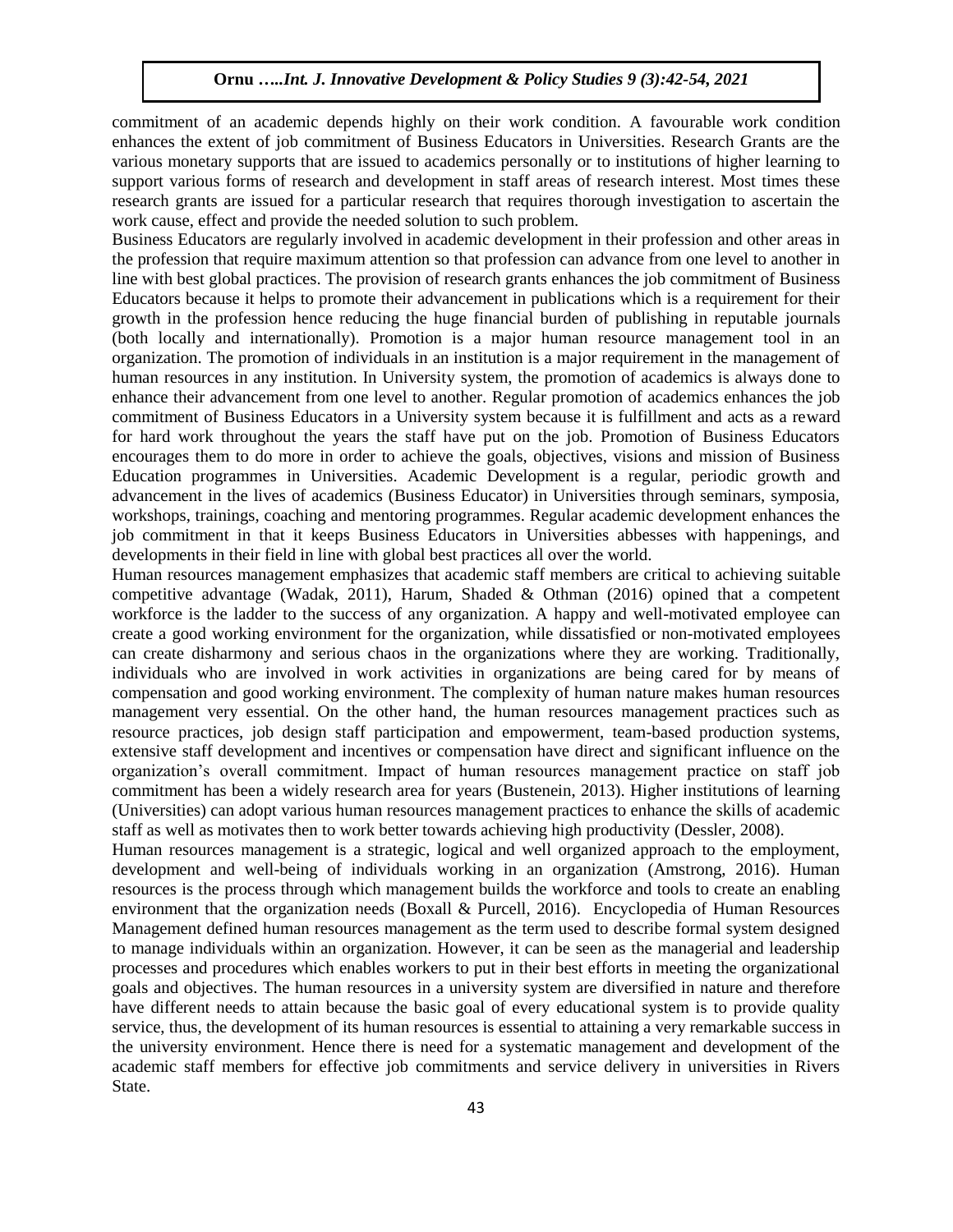Akpan (2008) opined that a worker whose needs, goals and aspirations are thwarted by the organization, develop feelings of low self-worth, apathetic, disinterested, frustrated and tend to withhold selfcommitment to the work. Similarly, workers in the educational institutions are saddled with the responsibility of efficient allocation of resources for optimal profit or improved productivity. They are perceived as intelligent and educated members of the society. Therefore, they reason in diverse ways, unpredictable and more difficult to understand and manage in work settings. Varied social services are performed in educational system which is aimed at achieving personnel institutional goals particularly as educational institutions are recognized as human organizations. The deteriorating level of staff job commitment in the Nigerian tertiary institutions is fast becoming a serious threat to the survival of universities in Nigeria if not addressed urgently (Akpan, 2011). Thus, managing human resources in higher institutions is not an easy task. If staff members are subjected to work under conditions where are few or no office facilities, promotion, payment of salaries and other entitlements are unduly delayed denied, where the management and staff relationship is not cordial and there is little or no adequate compensation, the moral of the staff could sag.

Human resources in an organization are key contributors to the achievement of the organization goals, aims or objectives. The most valued assets in any organization are the human resources which are the individuals that work in such organizations. They are involved in the day to day running or operation of the organization. The commitment indices of any organization can be greatly measured by the way the human resources are managed in such organization. Some organizations pay great attention to the management of its human resources so as to increase their productivity and efficiency others do not thus taking their human resources for granted.

The human resources in universities are the employees that carryout the day to day activities in the universities. These employees are individuals that have been trained in various fields of endeavour. These human resources in a university system are of two categories; academic and non-academic human resources. The academic human resources are called academic staff while the non-academic human resources are called non-academic staff. All these work to achieve the objectives of the universities which are to produce manpower for various organizations. The academic staff is directly involved in academic activities ranging from delivery of lecture and other academic activities while the non-academic staff is not directly involved in the academic activities but they are day-to- administration in the universities system (Odo, 2015).

In a universities system, the human resources play immense roles that are geared towards the attainment of the objectives of the university system or organization. How well a university system will go depends directly on how well the human resources in the system operates or manages the activities that they are directly or indirectly involved in. the success of the human resources in achieving their job description amounts to a high level of achievement of the university's objectives and a successful operation of the university system. No university can succeed without these two categories of human resource (Academic and non-academic staff). The effectiveness and optimal delivery of the human resources in a university is also dependent on a number of factors ranging from how their welfare are catered for, the provision of incentives to boost their morale, work relationship with their superiors and other things that can motivate them to put in their best to achieve the university's objectives (Opara, 2011).

The extent to which these human resources are committed to the delivery of their job depends on how well they are managed or organized by the top management in the university system. The management of these human resources will either increase the moral of these human resources or reduce morale in the work environment. However, when the human resources in a system is effectively managed the outcome will be seen by everyone including those that the outside the university environment, but when the human resources in a university system are not effectively managed the outcome will also be conspicuously glaring to all including those outside the university environment because it will show in their level of job commitment in the university system (Opara, 2011). The job commitment of university employees or human resources depend on how well they are managed by those at the helms of affairs in the university system. Hence, the onus lies on the management of university organization to provide the necessary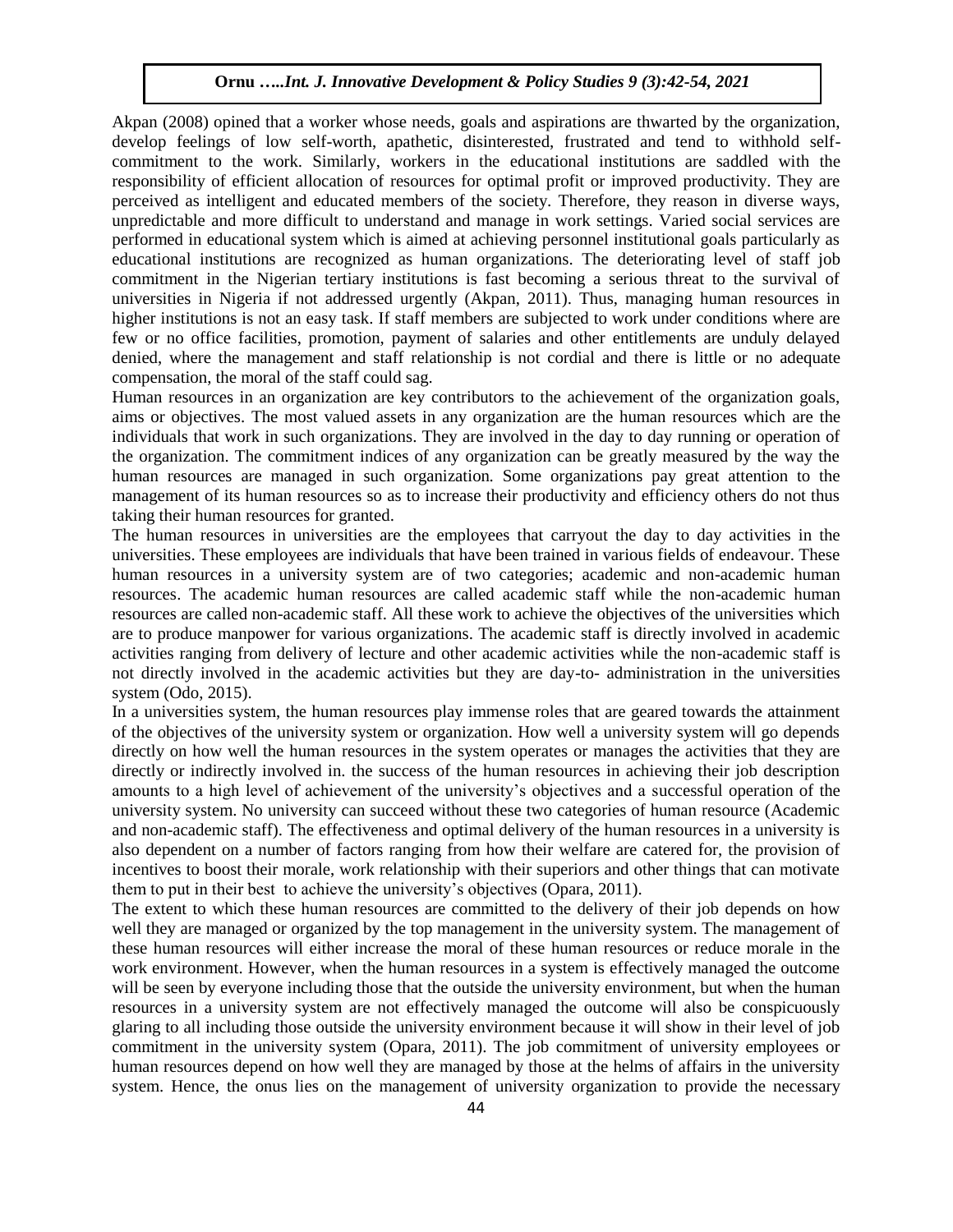facilities that can motivate or increase the job commitment of the human resources in the system. Human resources management to great extent increase increases the commitment and productivity of employees in any organization. Two job commitment of employees to a great extent depends on the effectiveness of the human resource management of the organization through its human resource management department (Odo, 2015).

Business Education as an educational programme that prepares individuals for entry and advancement in jobs within businesses and to function intelligently as consumers and citizens in a business economy, it helps in producing a lot of human resources for industries and other organizations. How effective these human resources that are produced through business education programme can be depend on their effective management so as to promote their job commitment (Odo, 2015). Business Educators' Perception refers to business educators understanding, view or opinion about an issue. It is the process by which business educators form impressions about other people's traits and personalities (Goldstem 2009). Business educator's perception of human resource management and job commitment of employees are the views, opinions and understanding of Business Educators on human resources management as per how it affects job commitment of employees in various organizations.

Job commitment is the extent to which an employee or individual is willing and able to put his or her best in ensuring that organizational goals mission and visions are achieved, it id the extent to which an employee works very hard in ensuring that there are no lapses in his or her unit or department by ensuring that his or her work or job description is out mostly delivered (Atakpa, 2011). Job commitment of an employee is determined by a lot of factors ranging from good work environment, adequate provision of incentives, organizational employee compensation, employee and employee healthy work relationship, employee training and retraining. Employee development on-the-job training and job satisfaction (Atakpa, 2011). Job commitment of human resources in an organization helps in promoting organizational goals, visions and objectives hence putting the organization in the right perspective. However, job commitment of the human resources in an organization also depends on how these human resources are managed which in turn improves or increase their job commitment. Job commitment of an employee in his or her place of work plays significant roles in promoting the goals and objectives of the organization thus showcasing the organization to world and its competitors as an outstanding one. Commitment to one's job requires a high level of intrinsic and extrinsic motivation which is triggered by a lot of factors ranging from provision of the right work tools, provision of the right work condition, creation of opportunity for off-the job and on-the job training and equitable remuneration. These things stirs an employee to be committed to his or her job and deliver maximally at his or her place of work (Franklin, 2017). The delivery pattern of an employee at the place work shows the level of the employees' commitment to the job he or she has been assigned to do or execute. The human resource management also plays significant roles in ensuring that employees are well motivated so that it can reflect on their job commitment in an organization.

The world is getting technological advanced and the organizations and educational institutions are getting highly competitive. This competitive in the business world has led to organizations employing the best hands, workforce and best brains in terms of human resources to manage or run the day-to-day activities of the organizations so as to achieve their organizational goals and objectives.

However, the question that comes to mind is, are these individuals (Business Educators) committed to their job? According to Atakpa (2011), job commitment of Business Educators depends on lot of factors ranging from work condition, research grants, promotion and academic development. Business Educators in universities are veritable tools for the promotion of the goals of these universities but how well these human resources are managed is also important. Hence this study intends to find out Business Educators' perception of human resources management job commitment in universities in Rivers State.

# **Purpose of the Study**

This study investigated Business Educators' perceived human resources management and job commitment in universities in Rivers State. Specifically the study attempted to: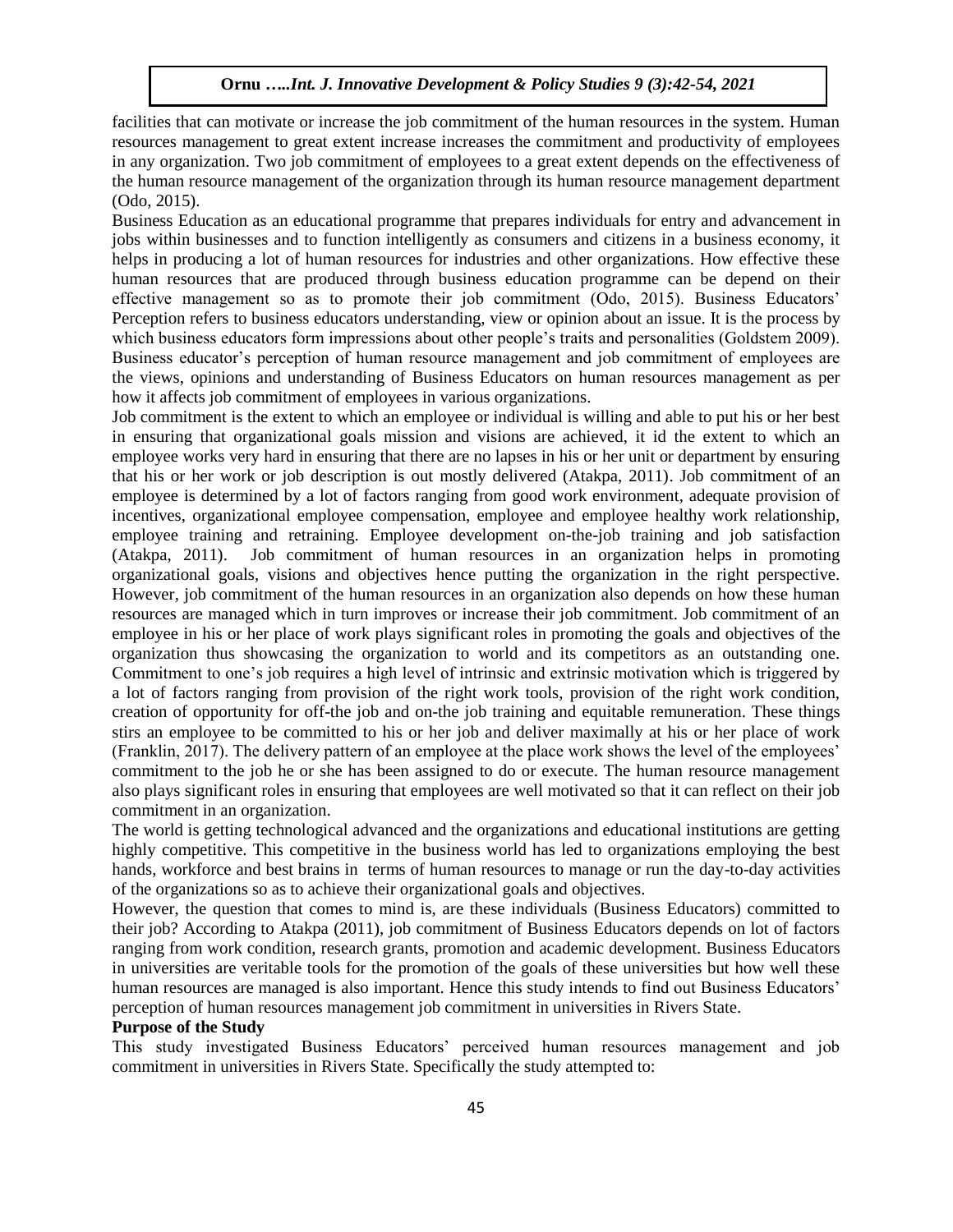1. Investigate the extent Business Educators perceive work conditions as a factor for job commitment in Universities in Rivers State

2. Investigate the extent Business Educators perceive research grants as a factor for job commitment in Universities in Rivers State.

3. Investigate the extent Business Educators perceive promotion of academics as a factor for job commitment in Universities in Rivers State.

# **Research Questions**

The following research questions guided the study:

1. To what extent do Business Educators perceive work conditions as a factor for job commitment in Universities in Rivers State?

2. To what extent do Business Educators perceive research grants as a factor for job commitment in Universities in Rivers State?

3. To what extent do Business perceive promotion of academics as a factor for job commitment in Universities in Rivers State?

## **Hypotheses**

The following hypotheses were formulated and tested at 0.05 level of significant.

1. There is no significant difference in the mean responses of Business Educators in Rivers State University, Ignatius Ajuru University of Education and University of Port Harcourt on work conditions as a factor for job commitment in Universities in Rivers State

2. There is no significant difference in the mean responses of Business Educators in Rivers State University, Ignatius Ajuru University of Education and University of Port Harcourt on research grants as a factor for job commitment in Universities in Rivers State

3. There is no significant difference in the mean responses of Business Educators in Rivers State University, Ignatius Ajuru University of Education and University of Port Harcourt on the promotion of academics as a factor for job commitment in Universities in Rivers State

A study conducted by Oscar (2015) on employee work condition and job commitment of employees in organizations in Pakistan. Four research questions guided the study. The study adopted a descriptive survey research design. Four hypotheses were formulated in the study and were tested at 0.05 alpha level of significance. z-test was used to test the hypotheses that were formulated in the study while mean and standard deviation were used to analyze the responses of the respondents in the study. Findings of the study shows that the promotion of incentives such as; increment in employee salary. payment of bonuses, payment of work over time provision of a conducive work environment, provision of fringe benefit, due promotion and payment of promotion benefits as at when due, regular and prompt remuneration to staff or employees, provision of the right work tools or machinery and adequate remittance of any form of benefit or benefits accrued to an employee enhance the job commitment of employee in an organization respective of the employees position or cadre in the organization. This study is in line with the current study in that it emphasizes on human resource management and job commitment of employees in organizations (Universities). However both studies differ in the nature of the organization that they are studying. This study was carried out on business organizations while the current study was carried out in Universities' in Rivers State. Both studies also differ in their area of study; this study was carried out in Pakistan while the current study was carried out in Rivers State, Nigeria. The researcher is of the view that provision of incentives to employees in organization enhances their job commitment in such organizations.

Samuel (2010) conducted a study on the perceived influence of work condition on the commitment of employees in the manufacturing sector in Texas. Two purposes of the study and two research questions guided the study. Two hypotheses were formulated and tested at 0.05 level of significant. Survey research designed was adopted in the study while the formulated hypotheses were tested with t-test and mean and standard deviation were used to answer the research questions. Findings of the study shows that good work condition such as provision of bonuses to employees for jobs done or any other additional activity,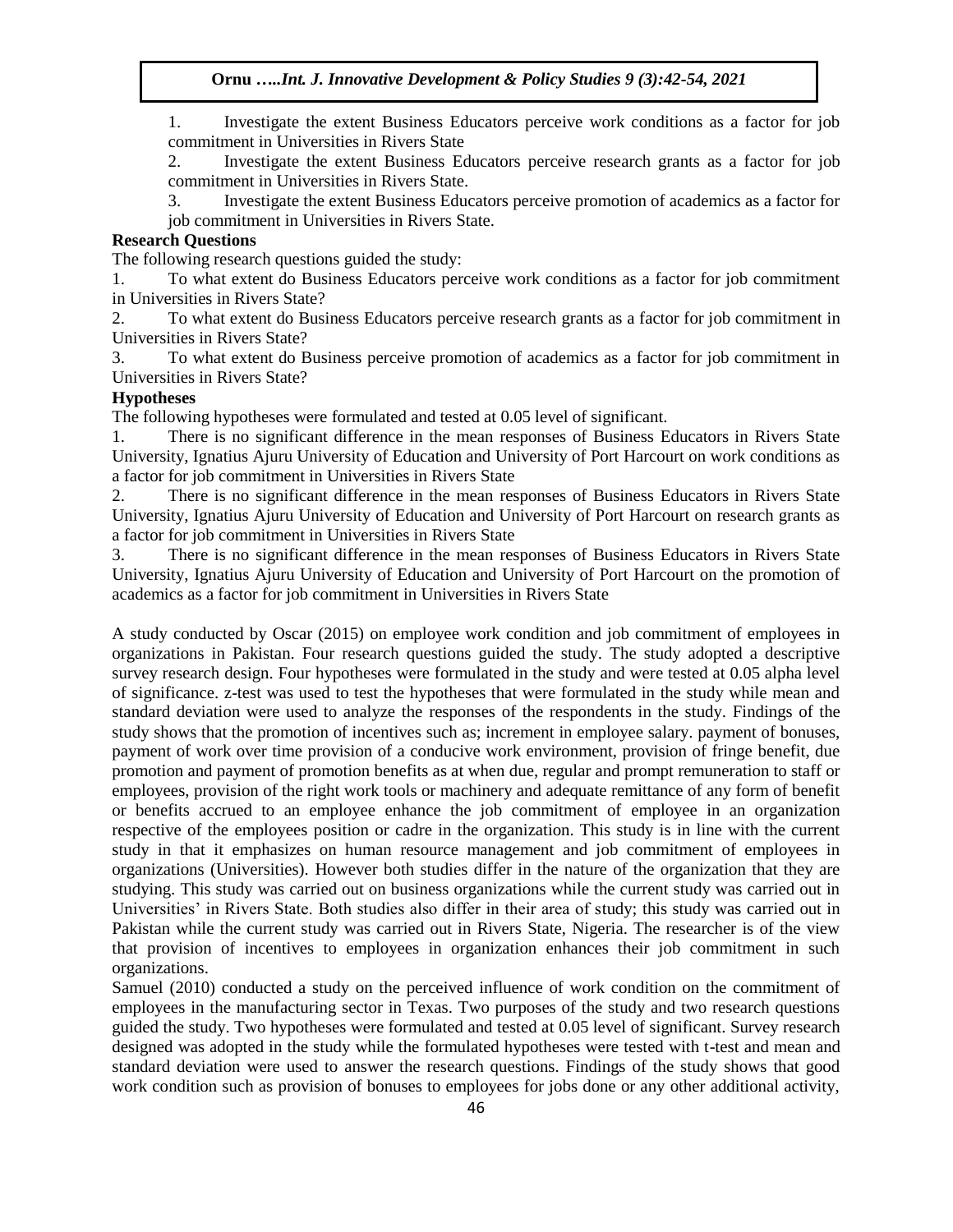reward for good work done, provision of training/development allowances provision of conducive work environment prompt payment of fringe benefits, provision of the right work tool, provision of training and retraining allowances and the right remuneration contributes to employee job commitment in several organizations. This study is in line with the current study because it lays emphasis on work condition and employee job commitment in organizations. However, both studies differ in their area of study this study was conducted in Houston Texas while the current study was conducted in Rivers state, Nigeria. Both studies also differ in the organizations that they studied while the researcher of this study studied Business Organization while the researcher in the current study studied Universities. Nwafor (2011) conducted a study on the impact of work conditions on the job commitment level of employees in an organizations in Enugu State, Nigeria. The study adopted a descriptive survey research design. Five research questions and five hypotheses were formulated to guide the study. The hypotheses were tested at 0.05 alpha level using t-test statistics while mean and standard deviation were used to analyze the responses of the respondents to the questions. Findings of this study shows that provision of the following incentives, work hazard benefit, payment of work bonuses, proper numeration, of fund for training and retraining of employees, provision of fund for employee development and provision of the appropriate tools or machines that will be used in executing organizational functions in the organization or establishment. This study is related to the current study because it emphasizes on employee job commitment and provision of good work condition in an organization. However both studies differ in their area of the study. While this study was conducted in Enugu State but the current study was conducted in Rivers State, Nigeria.

Okoro and Ekene (2010) conducted a study on the effect of work condition on the job commitment of employees in Delta State. Two research questions guided the study, quasi-experimental research design was adopted in the study while two hypotheses were formulated and tested with the use of ANCOVA. Findings of the study showed that the provision of good work condition to the employees in an organization enhances the job commitment of employees in such organization. This study is related to the current study because it emphasizes on the provision of good work condition by the management of an organization to enhance the job commitment of its employees. However both studies differ in their design, this study adopted quasi-experimental research design while the current study adopted survey research design. Both studies also differ in their area of study and the tool used in data analysis, this study was conducted in Delta State while the current study was conducted in Rivers State. ANCOVA was used in analyzing the hypotheses formulated in this study while t-test was used in analyzing the hypotheses formulated in the current study. Stone (2013) conducted a study on the effect of research grant on the motivation level of academic staff of tertiary institutions in Pakistan. Two purposes of the study and two research questions guided the study. Two hypotheses were formulated and tested at 0.05 level of significance. Quasi-experimental design was adopted in the study with ANOVA to test the hypotheses. Finings in the study revealed that the provision of research grants ignites the passion for a quality research in people due to the availability of fund, it removes the phobia that hamper quality research. It removes the financial bottle necks experienced by researchers, it encourages researchers to embark on more research irrespective of the cost. This study is related to the current study because it emphasizes on the effect of research grant on the level of motivation of academic staff of tertiary institutions which is also an aspect of human resources management. However both studies differ in their area of study. The study by Stone was conducted in Pakistan while the current study is conducted in Rivers State, Nigeria.

Ephraim (2011) conducted a study on the influence of research grant on the researchers conducted by academic employees of tertiary institutions in Kwara State. Four purposes of the study and four research questions guided the study. Four hypotheses were formulated in the study and tested at 0.05 alpha level. A survey research design was adopted in the study, z-test was used in testing the hypothesis formulated in the study. Findings of the study revealed that research grant empowers the academic staff of tertiary institutions, to conduct various levels of researches without only form of financial burden, it motivates academic staff to work harder, it makes the academic staff to be committed to their job and enhance the delivery level of academic staff of tertiary institutions at various levels. This study is related to the current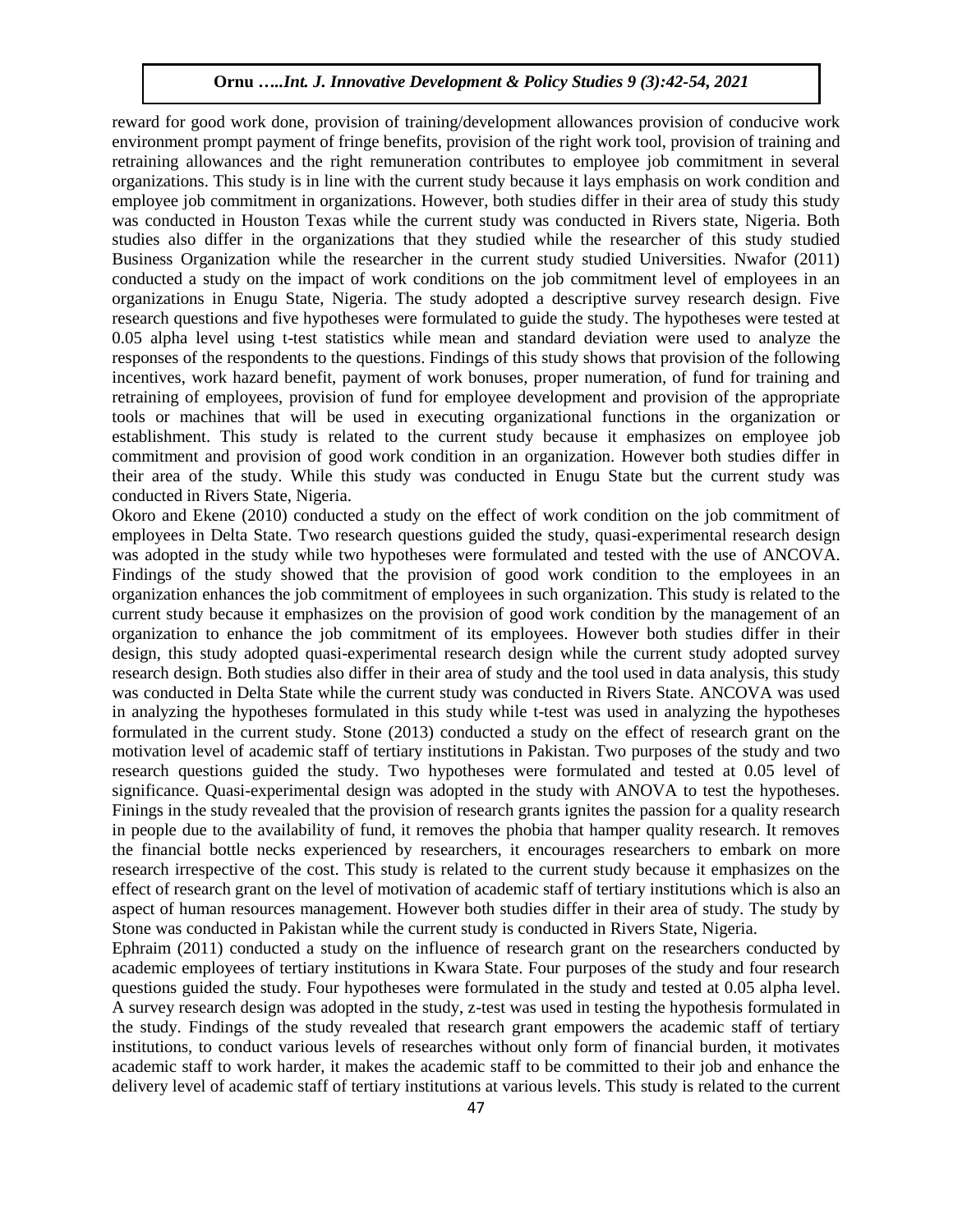study but they differ in their areas of study. In a study conducted by Nwankwo (2012) on employee promotion and job commitment of employees in an organization in Enugu three research purposes and three research questions guided the study. A descriptive survey research design was adopted in the study. Mean and standard deviation was used in analyzing the responses of the respondents to the questions posed in the study. Three hypotheses guided the study and were tested at 0.05 alpha level of significance z-test was used in testing the hypotheses formulated in the study. Findings of this study showed that employee promotion motivates employees, gives employees a sense of belonging, enhances work relationships, motivates employees to work harder to achieve the organizations objectives, it stirs employees to put in their best at the place of work, helps employees to push beyond their limits to achieve organizational set goals and employee compensation stirs up employees to put in their best at every point in time. This study is related to the current study that it lays emphasis on employee promotion and job commitment of employees. Both studies differ in their area of study. Both studies adopted the same design of the study and method of data analysis.

Mohammed (2012) conducted a study on employee promotion and job commitment of employees in organizations. Four research purposes and four research questions guided the study. A survey research design was adopted in the study. Four hypotheses were formulated in the study and tested at to 0.05 alpha level of significance, mean and standard deviation was used to analyze the responses of the respondents to the questions posed in the study. Findings of the study showed that employee promotion does the following; gives employees a sense of belonging, enhancing the employees sense of commitment at various cadres or hierarchy, motivates employees to put in their best in their units or departments promotes an environment of peace and promotes a healthy work environment. This study is related to the current study because it emphasizes on employee promotion and job commitment of employees in organizations. Both studies differ in their area of study. Okoro (2012) conducted a study on employee development and job commitment in organizations in Bauchi State, Nigeria. Two hypotheses and two research questions guided the study, a survey research design was adopted in the study and two hypotheses were formulated and tested at 0.05 alpha level. Z-test was used in testing the hypotheses that was formulated in the study. Findings of the study showed that employee development does the following; sharpens the skills of employees, prepares employees to be better equipped to face competitors, equips employees to handle organizational challenges, prepares employees to face the challenges that comes with modern ways of handling or doing things in ways of handling or doing things in organization and it places employees at the cutting edge.

Joseph and Akinlade (2011) carried out a study on employees' development and job commitment of employees at Lagos State, Nigeria. One hundred employees were used as the population for the study and survey research design was adopted, four research question purposes and four research questions guided the study four hypotheses were formulated in the study and tested at 0.05 alpha level of significance. Mean and standard deviation were used in analyzing responses of the respondents to the questions posed in the study. Findings of the study showed that employee development places the employees at the cutting edge, prepares employees for unforeseen circumstances that might come up in the organization prepares employees for challenges that comes with changes in the market place and changes in the ways of doing things and helps employees to be productive in their ways of doing things and handling issues about the organization. This study is in line with the current study in that it emphasizes on employee development. However, both studies differ in their area of coverage.

#### **METHOD**

The descriptive survey research design was adopted for the study because the study aims to ascertain the opinions of the respondents on the study being carried out. The researcher considered a descriptive survey design appropriate for this work since it was aimed at collecting data from respondents in order to explore their views on human resources management and job commitment of employees in Universities in Rivers State. The population of this study consists of 109 Business Educators' in Universities in Rivers State. These Universities are Rivers State University, University of Port Harcourt and Ignatius Ajuru University of Education. The entire population of 109 Business Educators' in the three Universities in Rivers State was used for the study since the population is manageable and accessible to the researcher. Hence census sampling technique was adopted for the study.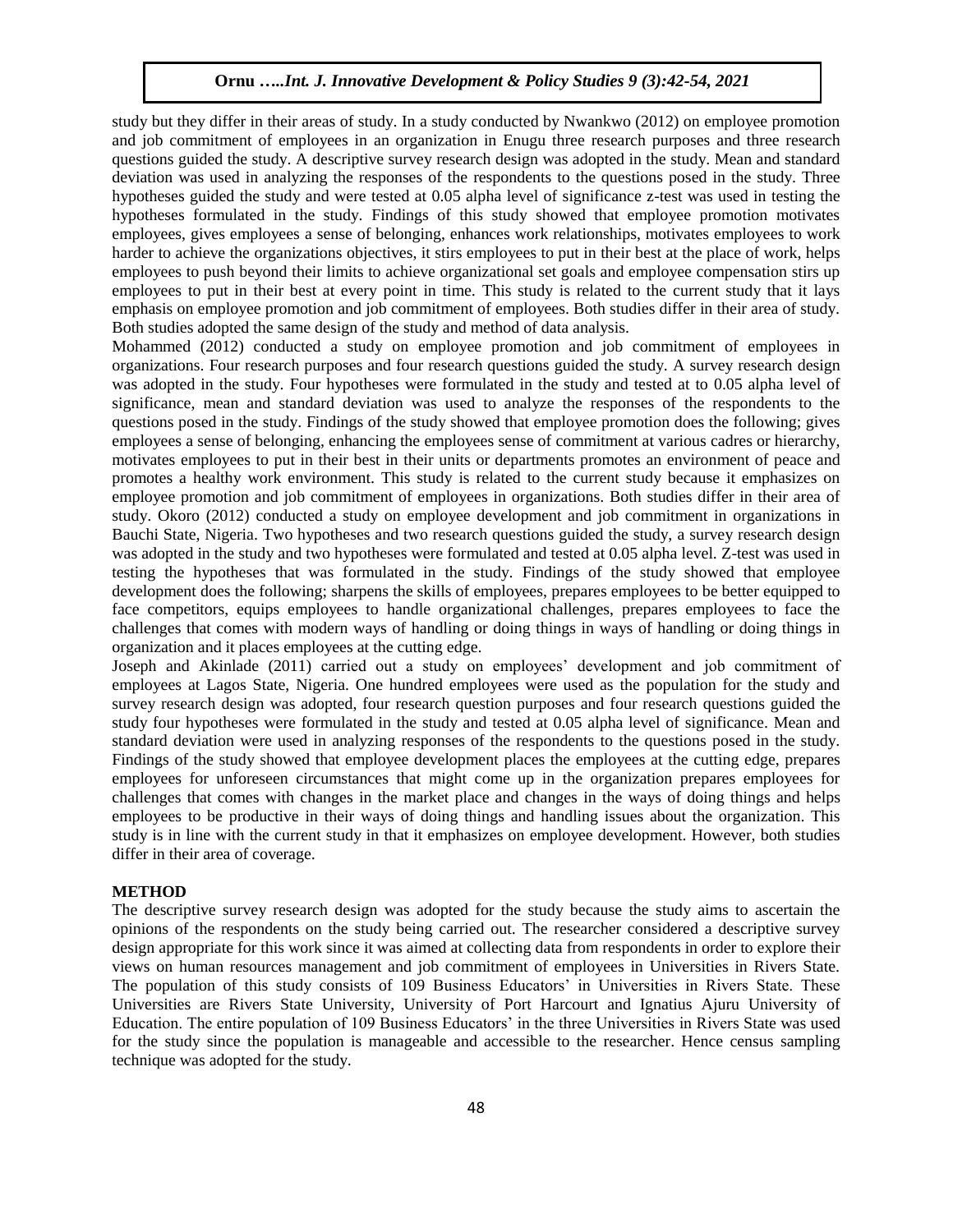The research instrument used for data collection was a structured questionnaire developed by the researcher based on the review of related literature and research questions guiding the study. The questionnaire tagged Business Educators' Perception of Human Resource Management and Job Commitment in Universities in Rivers State" it consists of two Parts A and B. Part A contains demographic data of respondents while Part B contains 30 items addressing the variables under investigation. The instrument was designed based on fivepoint Likert type of scale with response options of Very High Extent (5 points), High Extent (4 points), Moderate Extent (3 points), Low Extent (2 points) and Very low Extent (1 point). The instrument was face and contact validated by three experts, two in the field of Business Education and one from Measurement and Evaluation all in the Faculty of Education in Rivers State University. Their corrections and recommendations were considered in the final production of the questionnaire for this study. To ascertain the reliability of the instrument a trial test was carried out using test retest method. The questionnaire was administered and readministered after two weeks interval on twenty (20) selected Business Educators in the Niger Delta University, Wilberforce Island, Amasoma, Bayelsa State. Pearson's Product Moment Correlation Coefficient was used to determine the reliability of the instrument and a reliability coefficient of 0.97 was obtained after the computation. Mean and Standard Deviation were used to answer the research questions while F-ratio was used to test the null hypotheses at 0.05 alpha level of significance.

### **RESULTS**

## **Research Question 1**

*To what Extent do Business Educators see working conditions as a factor for job commitment in Universities in Rivers State?*

**Table 1:** Data on the Extent Business Educators see work conditions as a Factor for Job commitment in Universities in Rivers State

| S/N          | <b>ITEM</b>                                      |             | RSU(20)            |              | IAUE(57)           |             | UNIPORT $(32)$ |  |
|--------------|--------------------------------------------------|-------------|--------------------|--------------|--------------------|-------------|----------------|--|
|              |                                                  | $\mathbf X$ | <b>REMARKS</b>     | $\mathbf{X}$ | <b>REMARKS</b>     | $\mathbf X$ | <b>REMARKS</b> |  |
|              |                                                  | (SD)        |                    | (SD)         |                    | (SD)        |                |  |
| $\mathbf{1}$ | Increment in salary enhances job                 | 3.82        | High extent        | 3.62         | <b>High Extent</b> | 3.51        | High Extent    |  |
|              | commitment of employees                          | (0.38)      |                    | (0.36)       |                    | (0.35)      |                |  |
| 2            | Payment of Bonuses enhances job                  | 3.96        | <b>High Extent</b> | 3.77         | High Extent        | 3.65        | High Extent    |  |
|              | commitment of employees                          | (0.39)      |                    | (0.38)       |                    | (0.37)      |                |  |
| 3            | Proper remuneration enhances job                 | 3.59        | <b>High Extent</b> | 3.52         | <b>High Extent</b> | 3.49        | Moderate       |  |
|              | commitment of employees                          | (0.35)      |                    | (0.35)       |                    | (0.35)      | Extent         |  |
| 4            | Provision of adequate work tools                 | 3.91        | <b>High Extent</b> | 3.79         | <b>High Extent</b> | 3.62        | High Extent    |  |
|              | enhances<br>job<br>commitment<br>of<br>employees | (0.39)      |                    | (0.38)       |                    | (0.36)      |                |  |
| 5            | Conducive<br>work<br>environment                 | 3.86        | <b>High Extent</b> | 3.79         | High Extent        | 3.72        | High Extent    |  |
|              | commitment<br>enhances<br>job<br>of              | (0.38)      |                    | (0.38)       |                    | (0.37)      |                |  |
|              | employees                                        |             |                    |              |                    |             |                |  |
| 6            | Promotion as at when due enhances                | 3.83        | <b>High Extent</b> | 3.66         | <b>High Extent</b> | 3.56        | High Extent    |  |
|              | job commitment.                                  | (0.38)      |                    | (0.37)       |                    | (0.36)      |                |  |
| 7            | Prompt payment of salaries enhances              | 3.70        | <b>High Extent</b> | 3.69         | <b>High Extent</b> | 3.52        | High Extent    |  |
|              | job commitment of employees                      | (0.37)      |                    | (0.37)       |                    | (0.35)      |                |  |
| 8            | Payment of accrued benefits enhances             | 3.68        | <b>High Extent</b> | 2.89         | Moderate           | 2.76        | Moderate       |  |
|              | job commitment of employees                      | (0.37)      |                    | (0.29)       | Extent             | (0.28)      | Extent         |  |
| 9            | Payment of promotion benefits                    | 3.79        | <b>High Extent</b> | 3.57         | <b>High Extent</b> | 3.49        | Moderate       |  |
|              | enhances<br>job<br>commitment<br>of<br>employees | (0.38)      |                    | (0.36)       |                    | (0.34)      | Extent         |  |
| 10           | Provision of the right machinery                 | 3.85        | <b>High Extent</b> | 3.68         | High Extent        | 3.52        | High Extent    |  |
|              | enhances job commitment                          | (0.39)      |                    | (0.37)       |                    | (0.3)       |                |  |
|              |                                                  |             |                    |              |                    | 7)          |                |  |
|              | <b>Grand Mean</b>                                | 3.79        | <b>High</b>        | 3.59         | High               | 3.48        | <b>High</b>    |  |
|              | <b>Grand Std Dev</b>                             | 0.38        | <b>Extent</b>      | 0.36         | <b>Extent</b>      | 0.35        | <b>Extent</b>  |  |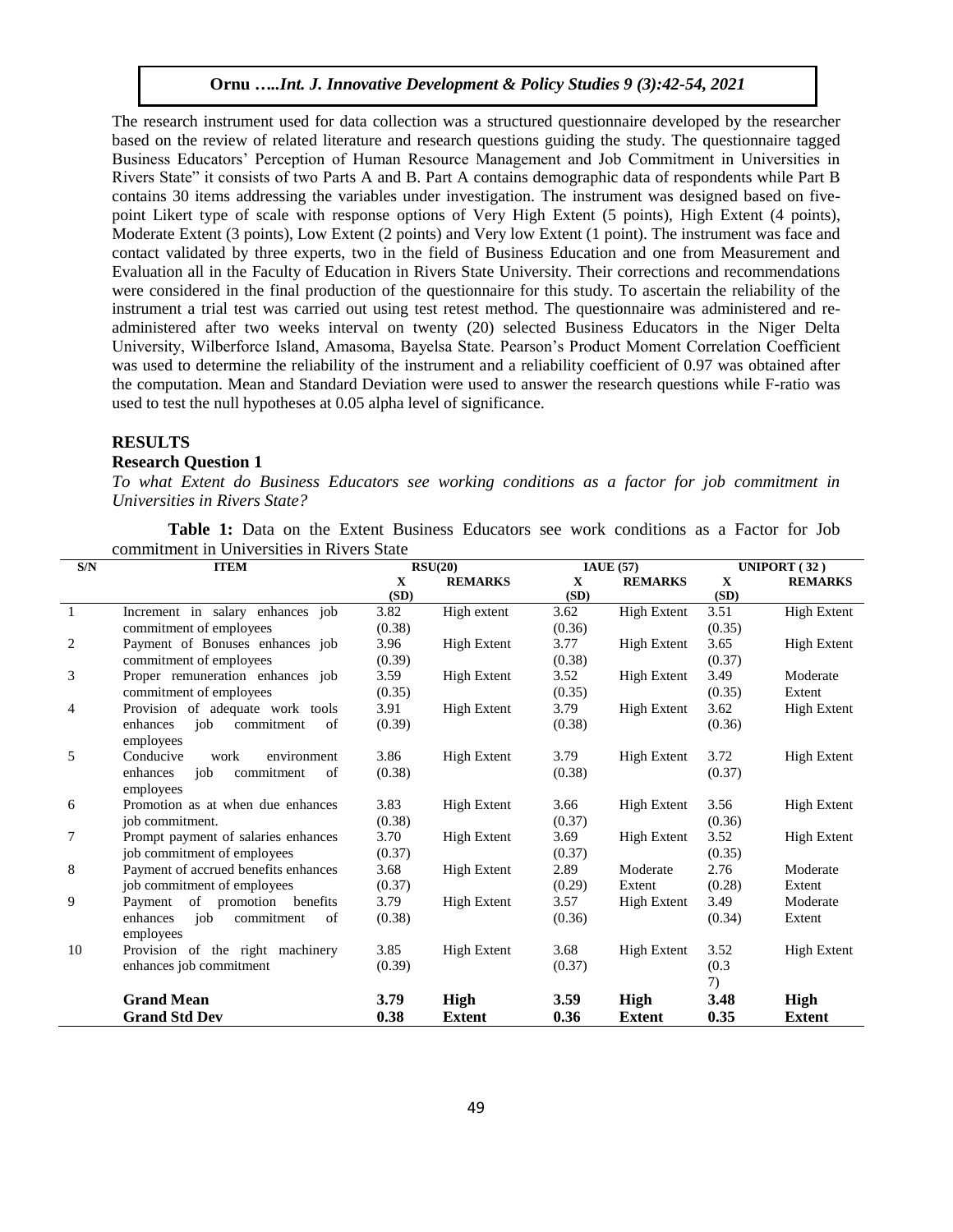Table 1 reveals that increment of salary, payment of bonuses, proper remuneration, provision of adequate work tools, and conducive work environment, and promotion, prompt payment of salaries, payment of benefits and the provision of the right machinery enhance job commitment of employees in universities in Rivers State since all the calculated mean scores in the three universities investigated in Rivers State are greater than the average mean of 2.5. Consequently, the researcher therefore concludes that working conditions are major a factors for job commitment in Universities in Rivers State.

**Research Question 2:***To what Extent do Business Educators see Research grants as a factor for job commitment in universities in Rivers State?*

**Table 2:** Data on the Extent Business Educators see Research grants as a Factor for Job commitment in Universities in Rivers State

| S/N | <b>ITEM</b>                            | RSU(20)   |                |           | <b>IAUE</b> (57) | <b>UNIPORT 32)</b> |                |
|-----|----------------------------------------|-----------|----------------|-----------|------------------|--------------------|----------------|
|     |                                        | X<br>(SD) | <b>REMARKS</b> | X<br>(SD) | <b>REMARKS</b>   | X<br>(SD)          | <b>REMARKS</b> |
| 11  | Research grants motivates academic     | 3.84      | High           | 3.76      | High             | 3.69               | High           |
|     | staff to embark on effective research  | (0.38)    | extent         | (0.38)    | Extent           | (0.37)             | Extent         |
| 12  | Research grants promotes collaborative | 3.77      | High           | 3.71      | High             | 3.62               | High           |
|     | research amongst scholars              | (0.38)    | Extent         | (0.37)    | Extent           | (0.36)             | Extent         |
| 13  | Research grants reliefs academic staff | 3.92      | High           | 3.76      | High             | 3.66               | High           |
|     | of financial burdens                   | (0.39)    | Extent         | (0.38)    | Extent           | (0.37)             | Extent         |
| 14  | Research grants encourages Business    | 3.67      | High           | 3.09      | High             | 3.00               | Moderate       |
|     | Educators to work harder.              | (0.37)    | Extent         | (0.30)    | Extent           | (0.30)             | Extent         |
| 15  | Research grants encourages Business    | 3.62      | High           | 3.55      | High             | 3.50               | High           |
|     | Educators to be more committed.        | (0.36)    | Extent         | (0.36)    | Extent           | (0.35)             | Extent         |
| 16  | Research grants ignites passion for    | 3.85      | High           | 3.65      | High             | 3.60               | High           |
|     | quality research                       | (0.39)    | Extent         | (0.37)    | Extent           | (0.36)             | Extent         |
| 17  | Research grants enhances               | 3.68      | High           | 3.62      | High             | 3.55               | High           |
|     | organizational goals and objectives.   | (0.37)    | Extent         | (0.36)    | Extent           | (0.36)             | Extent         |
| 18  | Research grants removes barriers to    | 3.94      | High           | 3.20      | Moderate         | 2.82               | Moderate       |
|     | quality research                       | (0.39)    | Extent         | (0.32)    | Extent           | (0.28)             | Extent         |
| 19  | Research grants removes the financial  | 4.00      | High           | 3.82      | High             | 3.51               | Moderate       |
|     | bottlenecks in research                | (0.40)    | Extent         | (0.38)    | Extent           | (0.35)             | Extent         |
| 20  | Research grants encourages the         | 3.66      | High           | 3.02      | Moderate         | 2.85               | Moderate       |
|     | academic staff of universities.        | (0.37)    | Extent         | (0.30)    | Extent           | (0.29)             | Extent         |
|     | <b>Grand Mean</b>                      | 3.79      |                | 3.52      |                  | <b>3.38</b>        |                |
|     | <b>Grand Mean / SD</b>                 | 0.38      |                | 0.35      |                  | 0.34               |                |

Table 2 shows that the calculated mean scores on the Extent Business Educators see Research grants as a Factor for Job commitment in Universities in Rivers State are greater than the average score of 2.5. This reveals that research grant motivates academic staff, promotes collaborative research amongst scholars and reduces the huge financial burden of research enables Business Educators to increase their job commitment in universities in Rivers State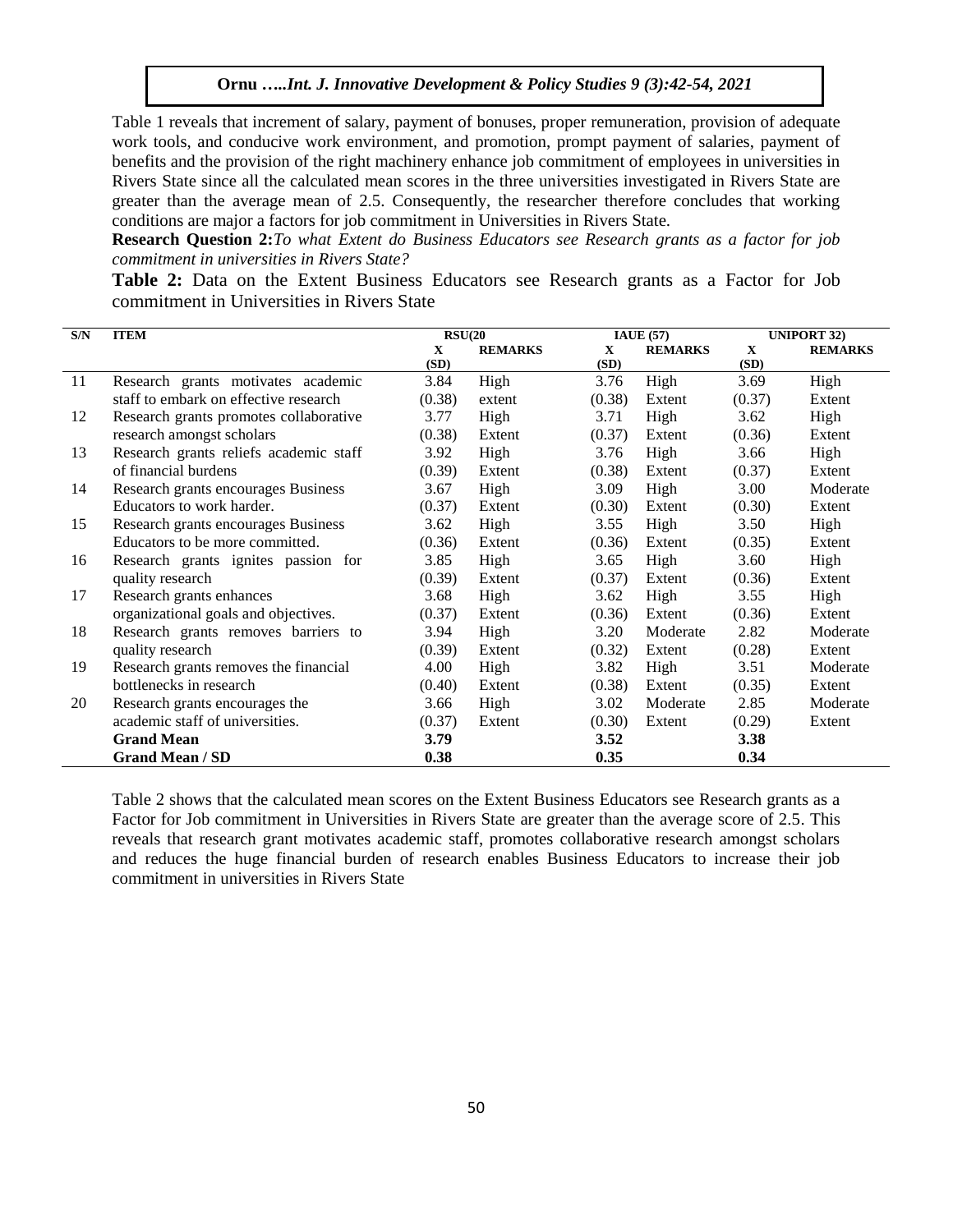**Research Question 3:** *To what Extent do Business Educators see Promotion of Academic as a factor for job commitment in universities in Rivers State?*

**Table 3:** Data on the Extent Business Educators see Promotion as a Factor for Job commitment in Universities in Rivers State

| S/N | <b>ITEM</b>                                           |        | RSU(20)        |        | <b>IAUE</b> (57)   |        | UNIPORT $(32)$     |
|-----|-------------------------------------------------------|--------|----------------|--------|--------------------|--------|--------------------|
|     |                                                       | X      | <b>REMARKS</b> | X      | <b>REMARKS</b>     | X      | <b>REMARKS</b>     |
|     |                                                       | (SD)   |                | (SD)   |                    | (SD)   |                    |
| 21  | Promotion<br>gives<br><b>Business</b>                 | 3.94   | High extent    | 3.76   | <b>High Extent</b> | 3.55   | <b>High Extent</b> |
|     | Educators a sense of belonging in<br>an organization. | (0.78) |                | (0.75) |                    | (0.71) |                    |
| 22  | Promotion promotes<br>a healthy                       | 3.71   | High Extent    | 3.58   | High Extent        | 3.51   | <b>High Extent</b> |
|     | work environment.                                     | (0.74) |                | (0.72) |                    | (0.70) |                    |
| 23  | Promotion<br><b>Business</b><br>stirs                 | 3.00   | Moderate       | 2.74   | Moderate           | 2.70   | Moderate           |
|     | Educators to put in their best in an<br>organization  | (0.60) | Extent         | (0.55) | Extent             | (0.54) | Extent             |
| 24  | Promotion<br>enhances<br>work                         | 2.95   | Moderate       | 2.88   | Moderate           | 2.62   | Moderate           |
|     | relationship in organization                          | (0.59) | Extent         | (0.58) | Extent             | (0.52) | Extent             |
| 25  | Promotion<br>motivates<br><b>Business</b>             | 3.82   | High Extent    | 3.71   | <b>High Extent</b> | 3.60   | <b>High Extent</b> |
|     | work harder in<br>Educators<br>to                     | (0.72) |                | (0.74) |                    | (0.72) |                    |
|     | Organization                                          |        |                |        |                    |        |                    |
|     | <b>Grand Mean</b>                                     | 3.48   |                | 3.33   |                    | 3.19   |                    |
|     | <b>Grand Std Dev</b>                                  | 0.69   |                | 0.67   |                    | 0.72   |                    |

Table 3 shows that the calculated mean scores on the extent Business Educators see promotion as a factor for job commitment in Universities in Rivers State are greater than the average score of 2.5. This reveals that promotion as a factor that increase Business Educators' job commitment in universities in Rivers State.

#### **Hypothesis 1:**

There is no significance difference in the Mean responses of Male and Female Business Educators on work Conditions as a factor for job Commitment in Universities in Rivers States.

**Table 4:** Analysis of variance (ANOVA) of Male and Female Business Educators Responses on work Condition as a factor for job Commitment in Universities in Rivers State.

| Sources of    | Sum     | Df<br>of | Mean sum of  | F-ratio | F-critical | Level of Decision |          |
|---------------|---------|----------|--------------|---------|------------|-------------------|----------|
| Variance      | square  |          | square (MSS) |         |            | Sig.              |          |
| Between Group | $-29.5$ |          | $-14.75$     |         |            |                   |          |
|               |         |          |              | $-12.7$ | 2.96       | 0.05              | Accepted |
| Within group  | 31.32   |          | 1.16         |         |            |                   |          |

Table 4 reveals that calculated F-ratio is less than the F-critical (F-ratio < F-critical). Thus the hypothesis was accepted. Therefore there is no significant difference in the mean responses of the male and female Business Educators on work conditions as a factor for job commitment in Universities in Rivers State.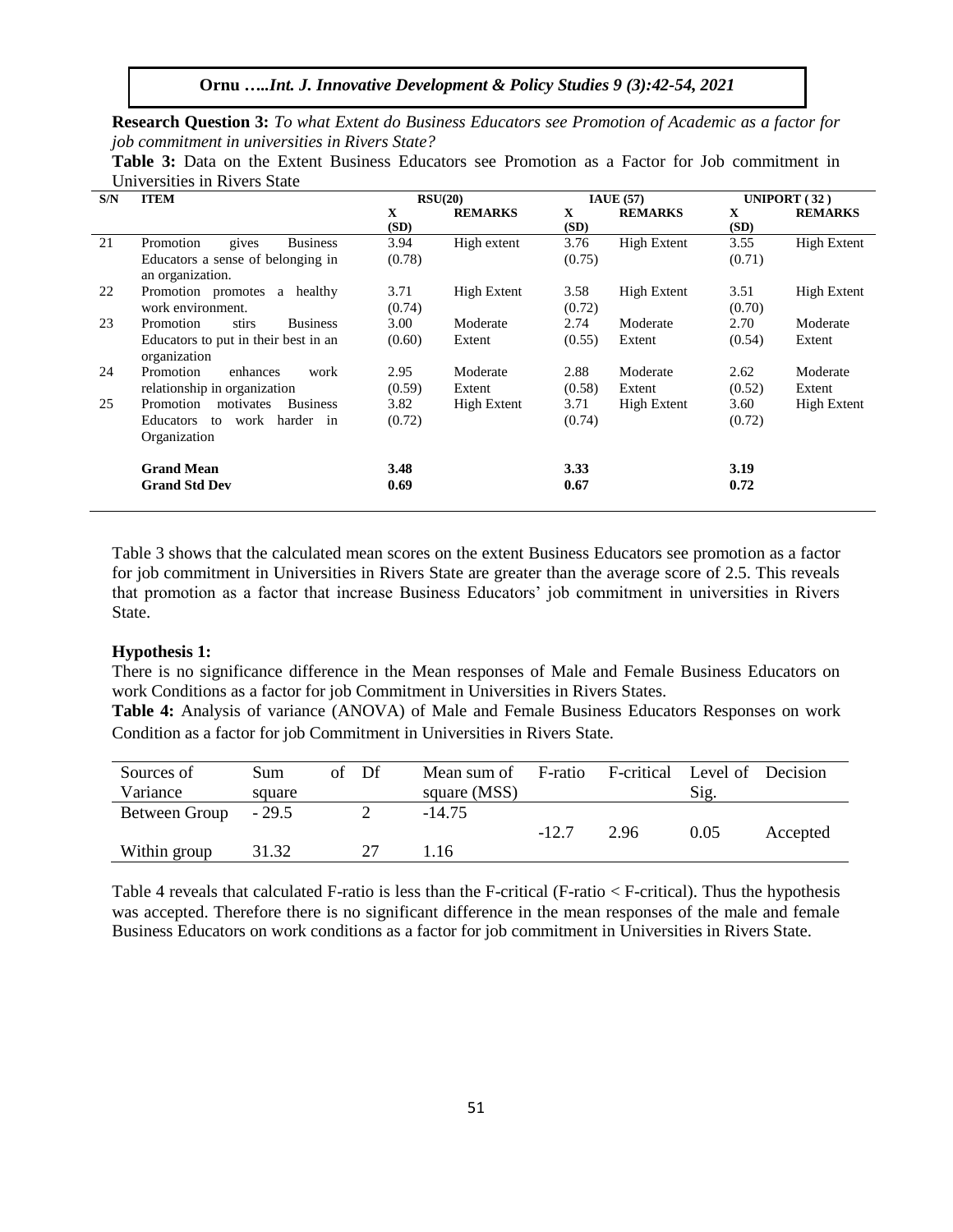## **Hypothesis 2:**

There is no significance difference in the mean responses of male and female Business Educators on research grant as a factor for job commitment in Universities in Rivers State.

| <b>Table 5:</b> Analysis of variance (ANOVA) of Male and Female Business Educators Responses on Research |  |
|----------------------------------------------------------------------------------------------------------|--|
| Grants as a factor for Job commitment in Universities in Rivers State                                    |  |

| Sources of<br>Variance | Sum of<br>square<br>(SS) | Df | Mean sum of<br>square (MSS) | F-ratio | F-crit | Level of Sig. | Decision |
|------------------------|--------------------------|----|-----------------------------|---------|--------|---------------|----------|
| Between Group          | 243.9                    |    |                             |         |        |               |          |
| Within group           | 139.                     | 27 | $-14.75$                    | 23.6    | 2.96   | 0.05          | Rejected |

Table 5 shows that the F-ratio is higher than the F-critical (F-ratio  $>$  F-critical). Thus, the hypothesis was rejected. Therefore there is significant difference in the mean responses of the male and female Business Educators on research grant as a factor for job commitment in Universities in Rivers State.

## **Hypothesis 3:**

There is no significance difference in the mean responses of male and female Business Educators on research grant as a factor for job commitment in Universities in Rivers State.

**Table 6:** Analysis of variance (ANOVA) of Male and Female Business Educators Responses on the Promotion Academics as a factor for Job commitment in Universities in Rivers State.

| Sources of<br>Variance | Sum of<br>square<br>(SS) | Df | Mean sum of<br>square (MSS) | F-ratio | F-crit | Level of Sig. | Decision |
|------------------------|--------------------------|----|-----------------------------|---------|--------|---------------|----------|
| Between Group          | 204.6                    |    | 102.3                       | $-.6$   | 3.88   | 0.05          | Accepted |
| Within group           | $-201.64$                | 12 |                             |         |        |               |          |

Table 6 shows that the F-ratio is less than the F-critical (F-ratio < F-critical). Thus, the hypothesis was accepted. Therefore, there is no significant difference in the mean responses of the male and female Business Educators on the promotion of academics as a factor for job commitment in Universities in Rivers State.

#### **DISCUSSION**

Based on the result of this study, it was discovered that promotion does the following, gives a sense of belonging, promotes a healthy work environment, and enhances work relationship and increased employees' level of commitment. This finding is in agreement with the view of Nwankwo (2012) that employees' promotion does the following; gives employees a sense of belonging, enhances work relationship, motivates employees to work harder and helps employees to push beyond their limits. In agreement with the view of Nwankwo, Mohammed (2012) opined that employee promotion does the following; gives employees a sense of belonging, enhances employees' sense of commitment, motivates employees to put in their best and creates a healthy work environment.

Based on the result obtained in table 4, the researcher found that development of academics does the following sharpens the skills of Business Educators, enables Business Educators to compete favourably, enhance Business Educators to handle organizational challenge, prepare for unforeseen circumstances and places Business Educators at the cutting edge. This finding is in agreement with the view of Joseph and Akinlade (2011) that academic development does the following, places employees at the cutting edge,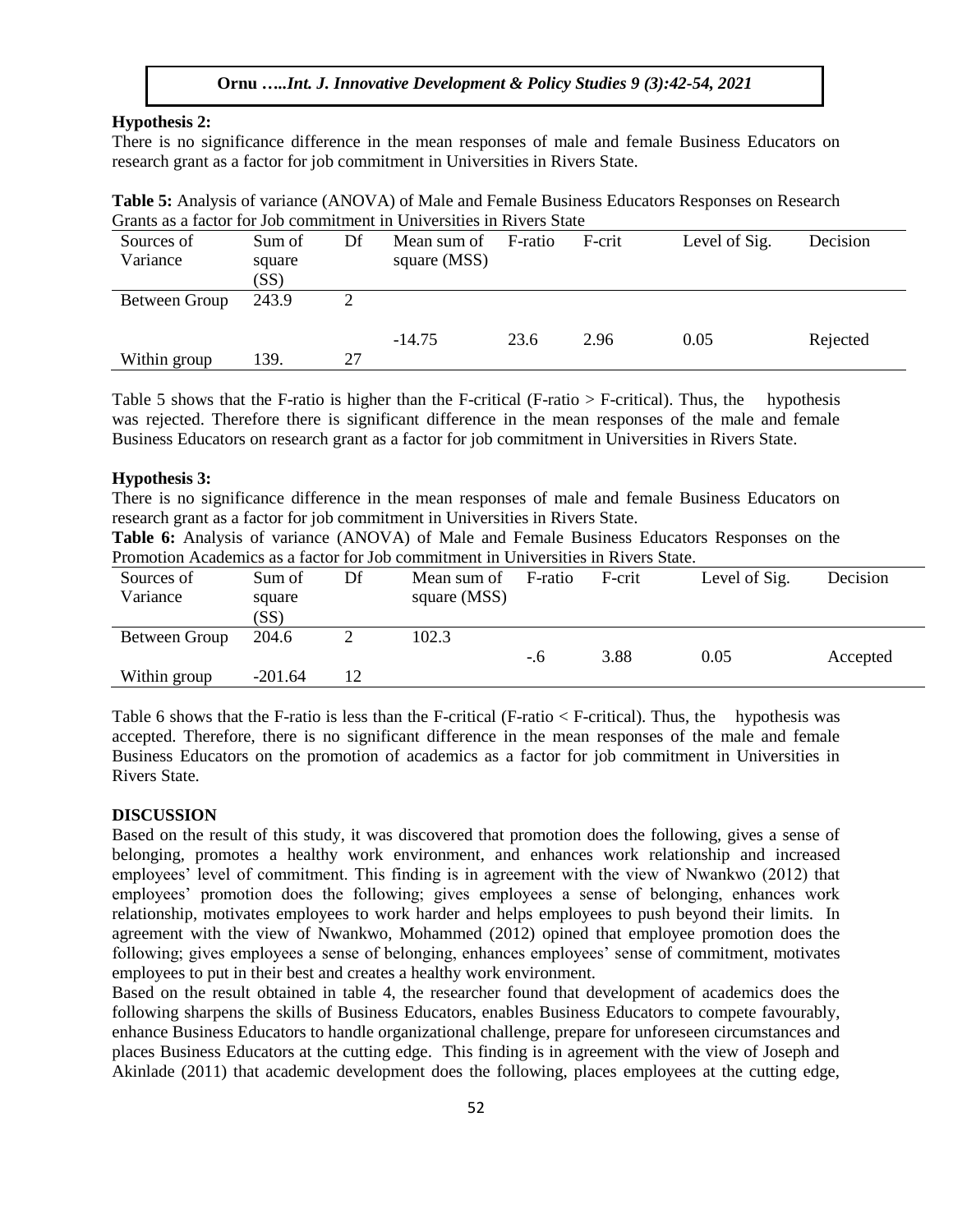prepares employees for unforeseen circumstances and prepares than to handle challenges. In agreement with the view of Joseph, Akinlade and Okoro (2012) opined that employee development sharpens the skills of employees and prepares employees to face competitors, prepares employees to handle challenges.

Based on the result obtained in table 1, the researcher found that; increment in salary, payment of bonuses, provision of adequate work tools proper remuneration, conducive work environment, prompt payment of salaries, payment of accrued benefits and provision of the right machinery enhances the job commitment of Business Educators. These findings are in line with the view of Ezeora (2010) that proper remuneration, conducive work environment, prompt payment of benefits, promotion as at when due and efficient promotion enhances job commitment of employees. It was discovered Based in this study that research grant enhances collaboration amongst scholars, reliefs the financial burden of research, enhances hard work, enhances achievement of organizational goals, removes the barriers to quality research, removes, financial bottlenecks in research and encourages the academic staff of universities. This finding is in agreement with the view of Ephraim (2011) that research grants motivates academics to work harder and enhances their service delivery. In agreement with the view of Ephraim, Stone (2013) opined that research grant removes research financial bottlenecks and enhances collaboration amongst researchers.

## **CONCLUSION**

Based on the results and findings of this research, the following conclusions were made; efficient work conditions, provision of research grant to boost research, development of academics and promotion of academics are necessary factors for job commitment of Business Educators in Universities in Rivers State.

## **RECOMMENDATIONS**

Based on the findings in the study, the following recommendations were made;

- 1. Efficient work condition should be provided by relevant bodies to enhance the job commitment of Business Educators.
- 2. Research grants should be provided to enhance research so as to enhance the job commitment of Business Educators.
- 3. Business Educators should be promoted as at when due by the bodies in-charge so as to enhance the job commitment of Business Educators.

### **REFERENCES**

- Akpan, O. (2008), Human Resource Management and Staff Commitment in Organizations *Journal of Academia,* 1 (2), 112-113.
- Amstrong, N. (2016). *Human Resource Management Practices and Concepts* Enugu: Halleluyah publishers.
- Atakpa, U. (2011). Human Resource Management and Job Commitment of Employees. *Asian Journal of Human Resource Management* 10(5), 12-15.
- Boxall, S., & Purcell, O. (2016). *Management of Human Resources and Organizational Performance.* Kano: Taiwo Publishers
- Bustenein, O.(2013). Human Resource Management and Job Commitment of Employees Journal of Human Resource Management 2(3), 30-37.
- Dessler, T.S.(2008). Human Resource Management Practice and Job Performance of Academic Staff European *Journal of Research and Management* 2(3), 112-114.
- Ephraim, T. (2011). Influence of Research Grant on the Researches Conducted by Academic Employees in Tartary Institutions in Kwara State. *Journal of Research and Development,* 6(1), 3-6.
- Ezeora, U. (2010). Work Conditions and Job Commitment of Employees in Organizations *European Business Journal,* 6(3), 115-117.